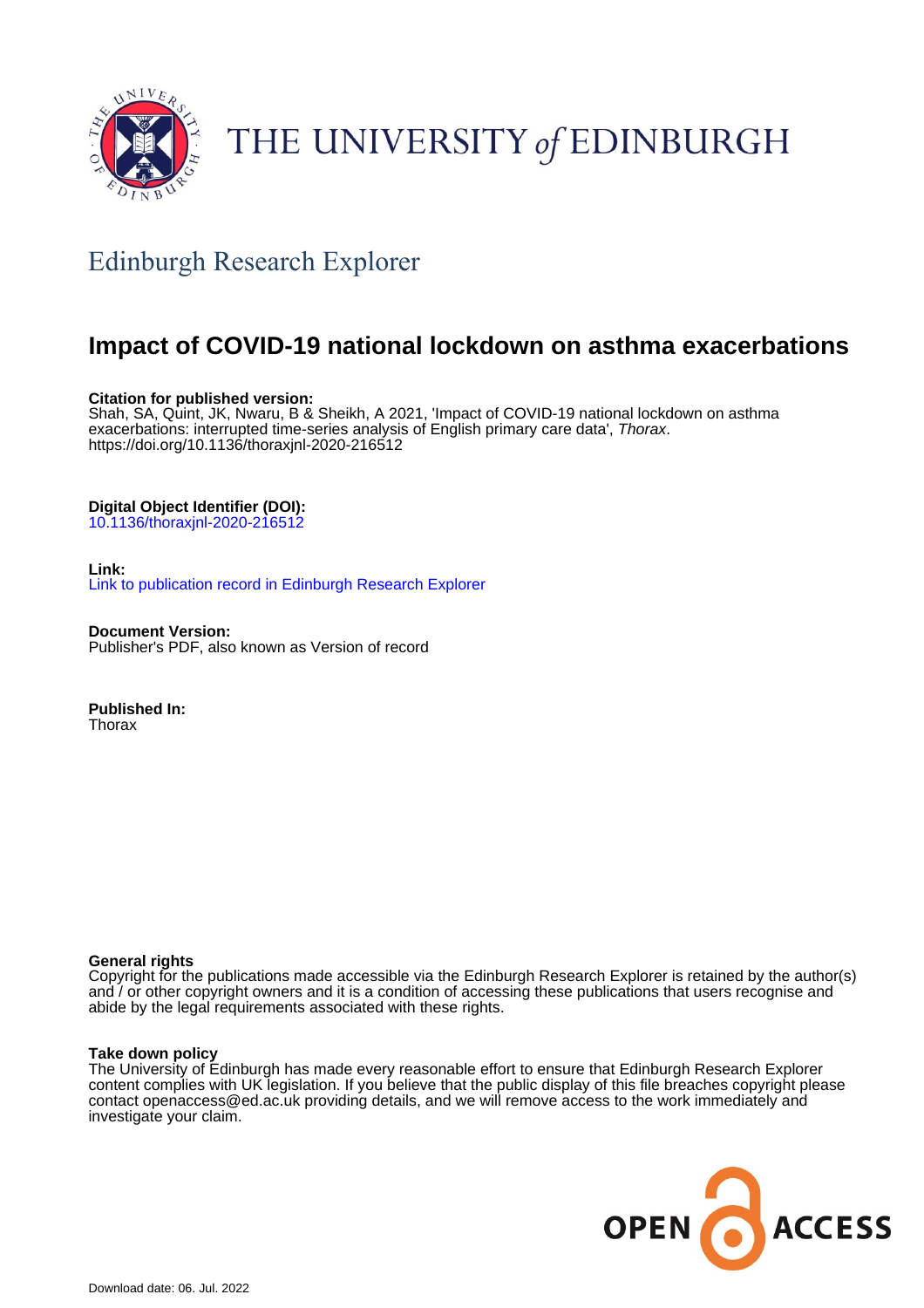

Original research

# Impact of COVID-19 national lockdown on asthma exacerbations: interrupted time-series analysis of English primary care data

SyedA Shah,<sup>1</sup> Jennifer K Quint  $\bullet$  ,<sup>2</sup> Bright I Nwaru  $\bullet$  ,<sup>1,3</sup> Aziz Sheikh<sup>1</sup>

### **ABSTRACT**

► Additional material is published online only. To view please visit the journal online (http://dx.doi.org/10.1136/ thoraxjnl-2020-216512).

1 Asthma UK Centre for Applied Research, Centre for Medical Informatics, Usher Institute, The University of Edinburgh, Edinburgh, UK 2 National Heart & Lung Institute, Imperial College London, London, UK <sup>3</sup>Krefting Research Centre, The University of Edinburgh, Gothenburg, Sweden

#### **Correspondence to**

Dr Syed A Shah, Asthma UK Centre for Applied Research, Centre for Medical Informatics, Usher Institute, The University of Edinburgh, Edinburgh, UK; Ahmar.Shah@ed.ac.uk

Received 2 November 2020 Revised 7 December 2020 Accepted 11 January 2021



► [http://dx.doi.org/10.1136/](http://dx.doi.org/10.1136/thoraxjnl-2020-216380) [thoraxjnl-2020-216380](http://dx.doi.org/10.1136/thoraxjnl-2020-216380) ► [http://dx.doi.org/10.1136/](http://dx.doi.org/10.1136/thoraxjnl-2020-216526) [thoraxjnl-2020-216526](http://dx.doi.org/10.1136/thoraxjnl-2020-216526)

Check for updates

© Author(s) (or their employer(s)) 2021. Re-use permitted under CC BY. Published by BMJ.

**To cite:** Shah SA, Quint JK, Nwaru BI, et al. Thorax Epub ahead of print: [please include Day Month Year]. doi:10.1136/ thoraxjnl-2020-216512

**Background** The impact of COVID-19 and ensuing national lockdown on asthma exacerbations is unclear. **Methods** We conducted an interrupted time-series (lockdown on 23 March 2020 as point of interruption) analysis in asthma cohort identified using a validated algorithm from a national-level primary care database, the Optimum Patient Care Database. We derived asthma exacerbation rates for every week and compared exacerbation rates in the period: January to August 2020 with a pre-COVID-19 period and January to August 2016–2019. Exacerbations were defined as asthma-related hospital attendance/admission (including accident and emergency visit), or an acute course of oral corticosteroids with evidence of respiratory review, as recorded in primary care. We used a generalised least squares modelling approach and stratified the analyses by age, sex, English region and healthcare setting. **Results** From a database of 9 949 387 patients, there were 100 165 patients with asthma who experienced at least one exacerbation during 2016–2020. Of 278 996 exacerbation episodes, 49 938 (17.9%) required hospital visit. Comparing pre-lockdown to post-lockdown period, we observed a statistically significant reduction in the level (−0.196 episodes per person-year; p<0.001; almost 20 episodes for every 100 patients with asthma per year) of exacerbation rates across all patients. The reductions in level in stratified analyses were: 0.005– 0.244 (healthcare setting, only those without hospital attendance/admission were significant), 0.210–0.277 (sex), 0.159–0.367 (age), 0.068–0.590 (region). **Conclusions** There has been a significant reduction in attendance to primary care for asthma exacerbations during the pandemic. This reduction was observed in all age groups, both sexes and across most regions in England.

#### **INTRODUCTION**

Early studies from Wuhan City (China), where COVID-19 caused by SARS-CoV-2 was first identified in December 2019, suggested that COVID-19 can lead to severe pneumonia and life-threatening acute respiratory distress syndrome.<sup>[1](#page-7-0)</sup> These initial investigations also demonstrated that people with underlying health conditions, including respiratory illnesses, are at higher risk of severe disease and death due to  $\text{COVID-19.}^2$  $\text{COVID-19.}^2$  These findings were further corroborated by studies in the USA,  $34$  UK $56$ and other European countries.

#### **Key messages**

#### **What is the key question?**

► What is the impact of COVID-19 and the ensuing national lockdown on healthcare attendance for asthma exacerbations?

#### **What is the bottom line?**

► Our national-level, interrupted-time series study following a cohort of 100 165 patients with asthma across England showed that there was a substantial reduction in overall primary care-recorded exacerbation rates for both men and women, in all age groups and across most regions in England. This reduction was observed in exacerbations managed in primary care that did not require a hospital visit. Our study found no significant change in more serious exacerbations that required hospital attendances and/or admission.

#### **Why read on?**

 $\blacktriangleright$  Existing evidence suggests that having a comorbidity such as asthma is a risk factor of COVID-19-related hospitalisation and possibly death. However, the impact of the pandemic and the ensuing national lockdown on asthma exacerbations is not clear. This study provides national-level insights about the impact of national lockdown measures on healthcare attendance for asthma exacerbations.

Asthma has been identified as a possible risk factor for COVID-19-associated hospitalisation and  $death<sup>36</sup>$  A significant proportion of asthma-related healthcare resource utilisation and cost is associated with asthma exacerbations.<sup>[8](#page-7-5)</sup> Overall, asthma exacerbations represent a huge socioeconomic burden both in the UK and across the world. In the UK alone, there are at least 6.3 million primary care consultations, 93 000 hospital episodes and 1400 deaths attributed to asthma every year.<sup>[9](#page-7-6)</sup>

Since the majority of asthma exacerbations are associated with respiratory viral illnesses, $10$  there was initial concern that COVID-19 may lead to increased asthma exacerbations.<sup>11</sup> However, the evidence to date is not clear. A study from Wuhan reported that only 0.9% patient among the 269 severe cases investigated had asthma.[12](#page-7-9) Another study from Paris (France) reported that patients with asthma were not over-represented among the 768 hospitalised patients with COVID-19.<sup>13</sup>

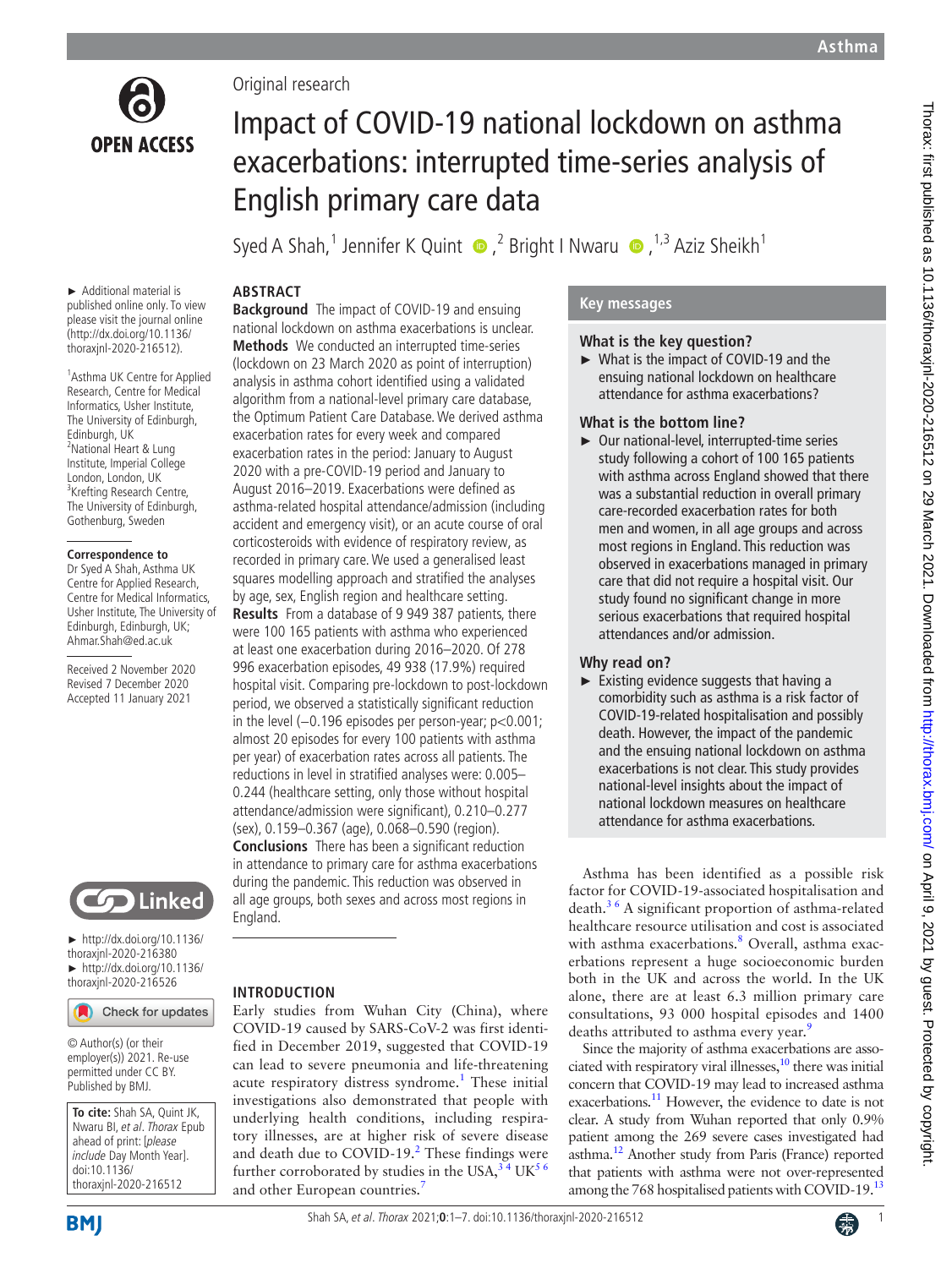However, some studies have suggested that the percentage of patients who have asthma among patients with COVID-19 who are hospitalised is higher than asthma prevalence.<sup>14 15</sup> In the largest populationbased risk prediction modelling study to date, asthma has been found to be an independent risk factor for COVID-19 hospitalisations, but not death.<sup>16</sup>

The WHO declared COVID-19 a pandemic on 11 March 2020,<sup>[17](#page-7-13)</sup> which triggered unprecedented nationally enforced social distancing measures by governments across the globe. These measures included widespread lockdowns of whole soci-eties, including school closures and movement restrictions<sup>[18](#page-7-14)</sup> that have had numerous negative health, social and economic effects.[19–22](#page-7-15) These lockdowns have however had the beneficial effects of leading to improvements in air quality<sup>23-25</sup> and a likely reduction in circulating respiratory viruses (especially in children and young people). It is also possible that the earlier concerns about increased risk of severe illness and death from COVID-19 may have led to improved self-management and shielding among patients with asthma. Consequently, we hypothesised that the UK's national lockdown, which began on 23 March 2020, lead to a reduction in asthma exacerbations in England. We tested our hypothesis by following a large cohort of patients with asthma using a national-level primary care database.

#### **METHODS**

#### **Data source and setting**

We used the Optimum Patient Care Database (OPCRD), a live and growing database of de-identified, longitudinal electronic medical records populated by a network of primary care practices from across the UK. OPCRD has been used to conduct epidemiological, pharmaceutical and clinical studies [\(https://opcrd.co.uk/](https://opcrd.co.uk/))[.26 27](#page-7-17) At the time of data access, OPCRD consisted of almost 10 million patients from 792 practices. We used data from the 670 practices in England (the remaining practices were from other nations of the UK). In addition to demographic information, the OPCRD dataset contains diagnoses, symptoms, treatment and prescription data encoded with Read codes, a comprehensive system of clinical concepts classification system that has been used in primary care practices across the UK for about three decades.<sup>28</sup> For this study, we were provided with a secure access to the Microsoft SQL database through a secure remote access.

#### **Study design and population**

We identified a cohort of patients with clinician diagnosed and recorded asthma who were then followed over time to assess if and when they experienced asthma exacerbations. The cohort of patients with asthma was identified with a previously validated algorithm<sup>[29](#page-7-19)</sup> over the period 1 January 2010 to 31 December 2015. This algorithm comprised of 121 specific asthma codes that have previously been shown to identify patients with asthma from UK primary care records with high accuracy. $29$  The cohort of patients with asthma was then followed from 1 January 2016 to 16 August 2020; and the outcome measure, asthma exacerbations, was determined for every patient for each week. Using this cohort of patients, we designed an interrupted time-series study with control. The follow-up period was divided into a COVID-19 year (the 'intervention' period) and pre-COVID-19 years (the 'control' period). The single point intervention was the week corresponding to imposition of lockdown (23 March 2020); the control was the mean weekly exacerbation rate (mean of 4 years, 2016–2019 inclusive for January–August), and the intervention period was the weekly exacerbation rate from January to August 2020.

#### **Ascertainment of outcome**

Based on the American Thoracic Society/European Respiratory Society Task Force definition<sup>30</sup> and previously validated in  $OPCRD<sub>1</sub><sup>31</sup>$  an asthma exacerbation in a given assessment period was defined as the presence of either one of the following: an asthma-related accidental and emergency (A&E) department attendance, an asthma-related hospital admission or an acute course of oral corticosteroids (OCS) with evidence of respiratory review within 2 weeks of OCS prescription. In addition to Read codes associated with asthma-associated hospital attendance or admission, we identified additional non-asthma-specific hospitalisation codes and considered a patient to have experienced a hospital-associated asthma exacerbation if a patient had any of the 121 specific asthma codes (previously used to identify patients with asthma<sup>[29](#page-7-19)</sup>) on the same day when they had any hospitalisation code in their records. [Online supplemental](https://dx.doi.org/10.1136/thoraxjnl-2020-216512) [appendix 1](https://dx.doi.org/10.1136/thoraxjnl-2020-216512) provides a list of the Read codes used to ascertain the outcome.

#### **Data analysis**

For every assessment period (defined as a week), we determined the total number of exacerbations, normalised this number with the total number of patients in the study in every period and then converted it into an exacerbation rate (total number of exacerbation episodes per patient-year). Once the exacerbation rate was derived for every week from January 2016 to August 2020, the data were split into a COVID-19 year and pre-COVID-19 years. In 2020, the pre-lockdown period corresponded to weeks 1–12 (January–March), and the post-lockdown period corresponded to the period starting from week 13 (week starting 23 March). Every year in the follow-up (2016–2019) was divided into two periods (weeks 1–12 and weeks 13–32) to allow a comparison of those years with the year 2020 when the national lockdown was imposed. Data were then analysed using an interrupted time-series design with control. First, ordinary least squares regression (OLS) analysis was applied with eight coefficients to be determined. The eight coefficients were: an intercept term and existing trend; existing level and trend difference; postintervention level and trend; and level change and trend change difference. The OLS model was then tested for the presence of 'autoregression' and 'regression' type relationships in the data (autocorrelation type relationships are expected in data with seasonality pattern) with autocorrelation and partial autocorrelation plots. This step also helped to determine the order of moving average and/or autoregression relationship in the data. Subsequently, a generalised least squares model was fitted to the data incorporating both the autoregression and moving average relationship in the data. The final fitted model was then used to extract the absolute and relative changes in the outcome of interest. In our study, the outcomes of interest were overall exacerbations, exacerbations that were resolved within primary care without any hospital visit, exacerbations that required a hospital visit, and overall exacerbation stratified by age groups, sex and region. Interrupted time-series analysis allows us to measure two potential changes that could occur because of the intervention: a change in level and a change in trend. Change in level corresponds to the sudden change in the exacerbation rate immediately after the intervention. A change in trend corresponds to difference in the trend (slow change of exacerbation rate over time) between pre-intervention and post-intervention periods.

All analyses were undertaken in R Studio (V.1.2.5033) using R (V.3.6.2). The tidyverse packages<sup>32</sup> were used for data manipulation (dplyr), date manipulations (lubridate) and data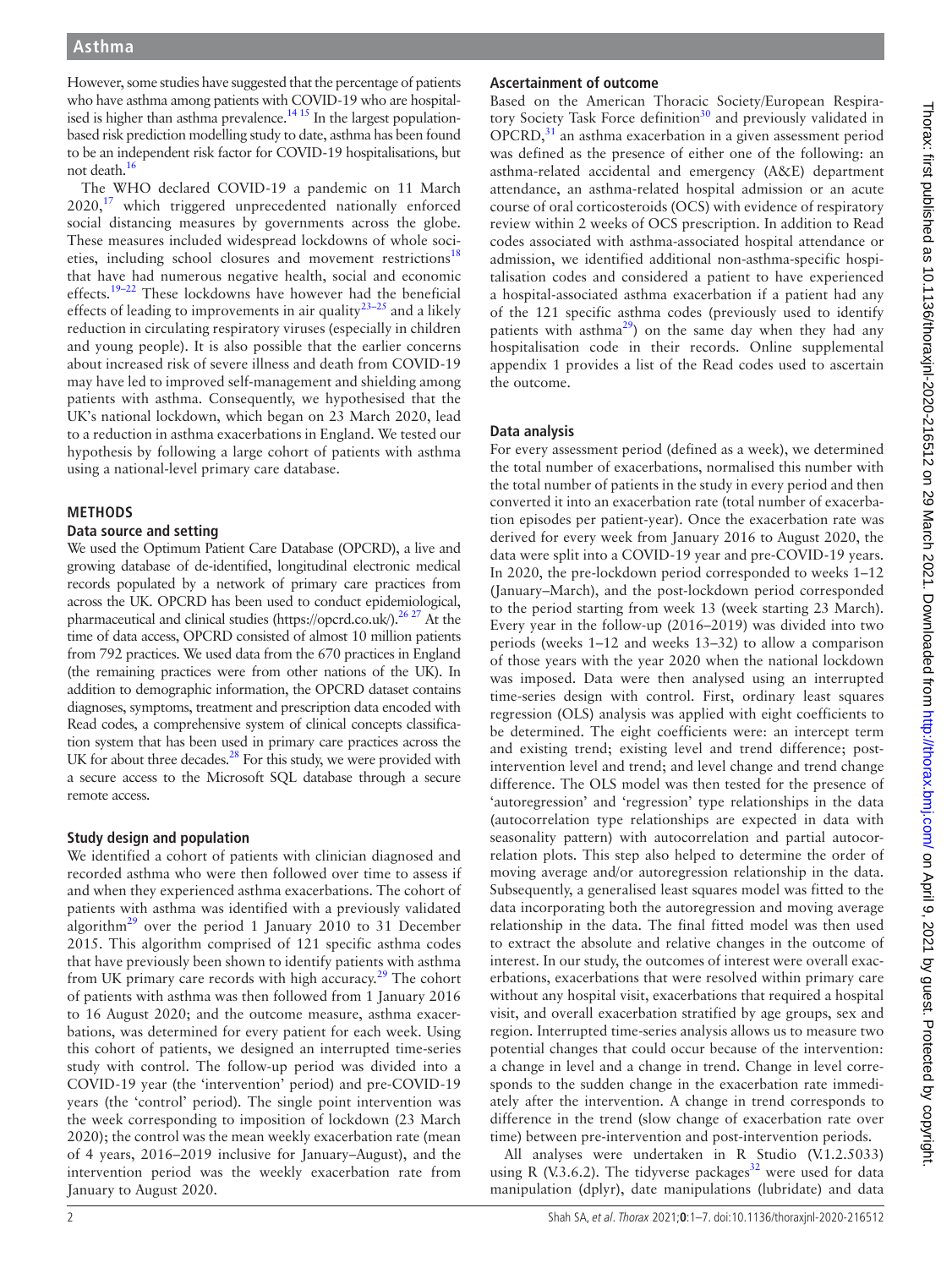

<span id="page-3-0"></span>**Figure 1** Overall flow diagram of patients in the study. OPCRD, Optimum Patient Care Database.

visualisations (ggplot2). The nlme package<sup>33</sup> was used for building the generalised least squares model. The final figures illustrating the results of the interrupted time series were plotted with Matlab (R2018a, Mathworks, USA).<sup>[34](#page-7-24)</sup>

#### **Study reporting**

This study is reported following the recommendations of Reporting of studies Conducted using Observational Routinely-collected Data.<sup>[35](#page-7-25)</sup>

### **RESULTS**

#### **Baseline characteristics of the study population**

Out of the 571 166 patients with asthma identified (5.7% of the total population in OPCRD), 100 165 patients (17.5% of those identified with asthma) had at least one exacerbation during the follow-up period (January 2016–August 2020). The total follow-up time in the study was 416 639 patient-years (mean follow-up of 4.16 patient-years). [Figure](#page-3-0) 1 provides a flow diagram of the patients in the study. There were more women (60 360; 60.1%) than men (39 673; 39.6%) with a small number with missing sex information (132; 0.1%). Most patients in the study were those aged 18–54 (43 740; 43.7%) and ≥55 years (44 279; 44.2%). The number of young patients with asthma was relatively low: 0–5 years (1407; 1.4%), 5–18 years (10 739; 10.7%). A large proportion of the patients in the cohort were from East England (21 002; 21%), South East (20 445; 20.4%) and Yorkshire and the Humber (17 240; 17.2%). The remaining patients were from East Midlands (4483; 4.5%), London (3302; 3.3%), North East (4985; 5.0%), North West (12 456; 12.4%), South West (14 378; 14.4%) and West Midlands (1874; 1.9%).

#### **Exacerbation pattern during follow-up**

[Figure](#page-3-1) 2 provides the mean exacerbation rate of the patient cohort for every week during the follow-up period (January 2016–August 2020) categorised by whether patients were



<span id="page-3-1"></span>**Figure 2** Mean exacerbation rate for every week, from January 2016 to August 2020 across England stratified by exacerbation type: (A) primary care-based exacerbations only and (B) hospital-based exacerbations only.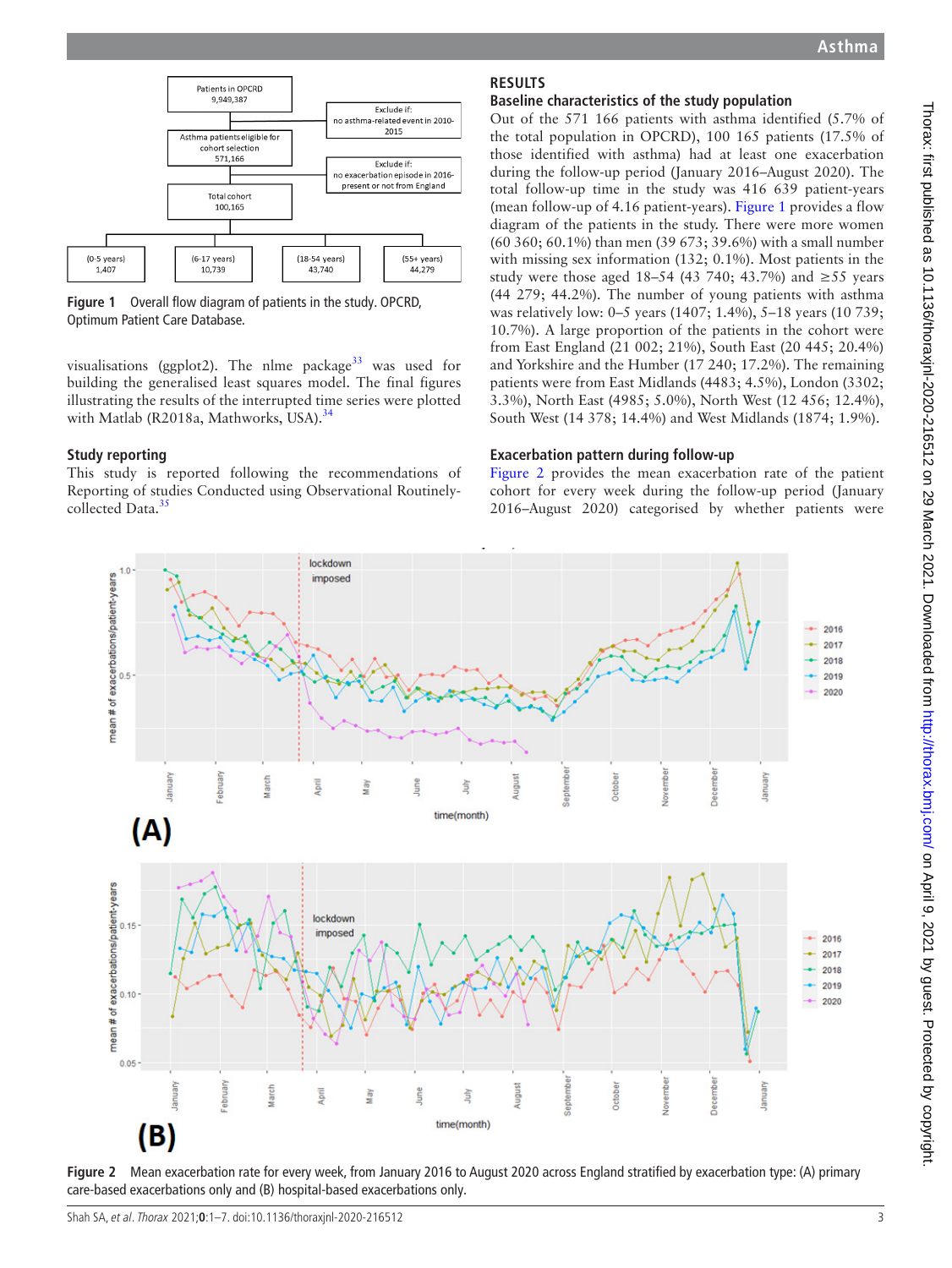<span id="page-4-0"></span>**Table 1** Total number of patients and exacerbation rate over time (mean rates for each period given, weeks refer to ISO weeks)

|                    |                              | Exacerbation rate (number of episodes/person-year)<br>mean (95% CI) |                                |                               |
|--------------------|------------------------------|---------------------------------------------------------------------|--------------------------------|-------------------------------|
| Period             | Number of patients in cohort | Resolved within primary care only                                   | <b>Required hospital visit</b> | Overall                       |
| 2016 (weeks 1-12)  | 100 165                      | $0.82$ (0.76 to 0.87)                                               | $0.11$ (0.10 to 0.11)          | $0.92$ (0.87 to 0.98)         |
| 2016 (weeks 13-32) | 99 813                       | 0.52 (0.49 to 0.55)                                                 | $0.10$ (0.09 to 0.10)          | $0.61$ (0.58 to 0.64)         |
| 2017 (weeks 1-12)  | 98 264                       | $0.71$ (0.62 to 0.80)                                               | $0.13$ (0.12 to 0.14)          | $0.84$ (0.75 to 0.93)         |
| 2017 (weeks 13-32) | 97 689                       | $0.46$ (0.43 to 0.48)                                               | $0.10$ (0.09 to 0.11)          | $0.56$ (0.53 to 0.58)         |
| 2018 (weeks 1-12)  | 96 012                       | $0.73$ (0.64 to 0.82)                                               | $0.15(0.13 \text{ to } 0.16)$  | $0.88(0.79 \text{ to } 0.97)$ |
| 2018 (weeks 13-32) | 95 410                       | $0.43$ (0.40 to 0.45)                                               | $0.13$ (0.12 to 0.13)          | $0.55$ (0.53 to 0.57)         |
| 2019 (weeks 1-12)  | 91 439                       | $0.62$ (0.55 to 0.68)                                               | $0.14$ (0.13 to 0.15)          | $0.75(0.68 \text{ to } 0.82)$ |
| 2019 (weeks 13-32) | 88 976                       | $0.41$ (0.38 to 0.44)                                               | $0.10$ (0.10 to 0.11)          | 0.51 (0.48 to 0.54)           |
| 2020 (weeks 1-12)  | 77 258                       | $0.63$ (0.59 to 0.67)                                               | $0.16$ (0.14 to 0.17)          | $0.78$ (0.74 to 0.83)         |
| 2020 (weeks 13-32) | 67 995                       | $0.23$ (0.20 to 0.25)                                               | $0.10$ (0.09 to 0.11)          | $0.33$ (0.30 to 0.35)         |

Total number of exacerbation episodes: 278 996; exacerbation episodes managed exclusively by a general practitioner: 229 058 (82.1%); exacerbation episodes requiring hospital visit: 49 938 (17.9%).

managed by general practitioners (GPs) only (termed primary care based in the figure) or whether patients eventually attended hospital (termed hospital based in the figure, which included both A&E attendance and hospital admission). The figure illustrates the seasonality pattern in both categories: the exacerbation rate gradually decreased from January onwards until summer, and it then gradually increased again from August/ September until December/January. The sharp decrease during the last week of December corresponded to restricted opening times of primary care practices. [Online supplemental appendix 2](https://dx.doi.org/10.1136/thoraxjnl-2020-216512)  provides the mean exacerbation rate of all patients in the cohort during follow-up categorised by sex ([online supplemental figure](https://dx.doi.org/10.1136/thoraxjnl-2020-216512)  [S1\)](https://dx.doi.org/10.1136/thoraxjnl-2020-216512), age ([online supplemental figure S2\)](https://dx.doi.org/10.1136/thoraxjnl-2020-216512) and region [\(online](https://dx.doi.org/10.1136/thoraxjnl-2020-216512)  [supplemental figure S3](https://dx.doi.org/10.1136/thoraxjnl-2020-216512)).

During follow-up, there were a total of 278 996 exacerbation episodes experienced by the 100 165 patients. Of these, 229 058 (82.1%) were managed exclusively in primary care without requiring any hospital visit, and the remaining 49 938 (17.9%) required a hospital visit. [Table](#page-4-0) 1 provides the mean exacerbation rate for the patients in the cohort in two distinct periods: weeks 1–12 and 13–32. There was a significant drop in the mean exacerbation rate for all years during the follow-up when comparing weeks 1–12 (corresponding to January–March) with weeks 13–32 (corresponding to April–August).

#### **Interrupted time-series analyses**

[Table](#page-5-0) 2 provides results of the interrupted time-series analyses (the rates in this table express the number of exacerbations per person-year). The intercept (akin to a mean value when trend and change due to intervention is separately accounted for) in the table shows that: there were more exacerbations that did not require hospital attendance/admission and were resolved within primary care compared with those that required hospital attendance/admission (0.913 vs 0.134); overall, women were slightly more likely to experience exacerbations than men (1.090 vs 0.976); and the exacerbation rate was highest in the  $\geq 55$  age group (1.305) followed by 18–54 (0.919) and 0–5 (0.839) and lowest in 5–17 (0.618). Based on regions in England (as represented in OPCRD), West Midlands had the highest rate of exacerbation (1.383) followed by the North East (1.205), while London had the lowest rate of exacerbation (0.639).

Overall, there was a statistically significant change in level (−0.196; p=0.008) of exacerbation rate. The change in trend

was, however, not significant (0.029; p=0.054). When exacerbations were categorised into whether they were managed exclusively in primary care with no need of hospital attendance and/or admission, or whether they required hospital visit, we only found a statistically significant difference in level (−0.244;  $p=0.000$ ) and trend  $(-0.022; p=0.000)$  in the former case. [Figure](#page-3-1) 2 shows mean exacerbation rate for every week, from January 2016 to August 2020 across England stratified by exacerbation type: (a) primary care-based exacerbations only and (b) hospital-based exacerbations only.

[Figure](#page-5-1) 3 illustrates the result of the interrupted time-series analyses for both of these categories. [Table](#page-5-0) 2 provides results of the interrupted time-series analyses when the cohort was stratified by sex, age and region. Stratified by sex, there is a significant reduction in trend and level for both men and women. Stratified by age, there was a significant drop in all groups with the most notable decrease in the youngest age group (aged 5–10 years in 2020). When stratified by region, there was a significant drop in level across all regions except London and the North East.

#### **DISCUSSION**

We found a significant overall decrease in asthma exacerbations in England during the COVID-19 pandemic after the lockdown was imposed on 23 March 2020. The decrease was statistically significant in all age groups, in both men and women, and almost across all regions in England. The primary care dataset allowed us to assess whether a given exacerbation episode was resolved within primary care or whether it required a hospital visit. Throughout follow-up (January 2016–August 2020), most asthma exacerbations were resolved within primary care without requiring any hospital visit. We found a statistically significant drop in exacerbation episodes that did not require hospital visit, after the lockdown was imposed. There was no significant decrease in exacerbation episodes that required hospital visit. Overall, our findings indicate that there was a substantial decrease in asthma exacerbations that did not require hospital visit (likely mild cases), but insufficient evidence to suggest any impact on those (presumably more severe) cases of asthma exacerbations that required a hospital visit.

To our knowledge, this is the first national-level study that assessed the impact of the COVID-19 pandemic on attendance to primary or secondary care for asthma exacerbations.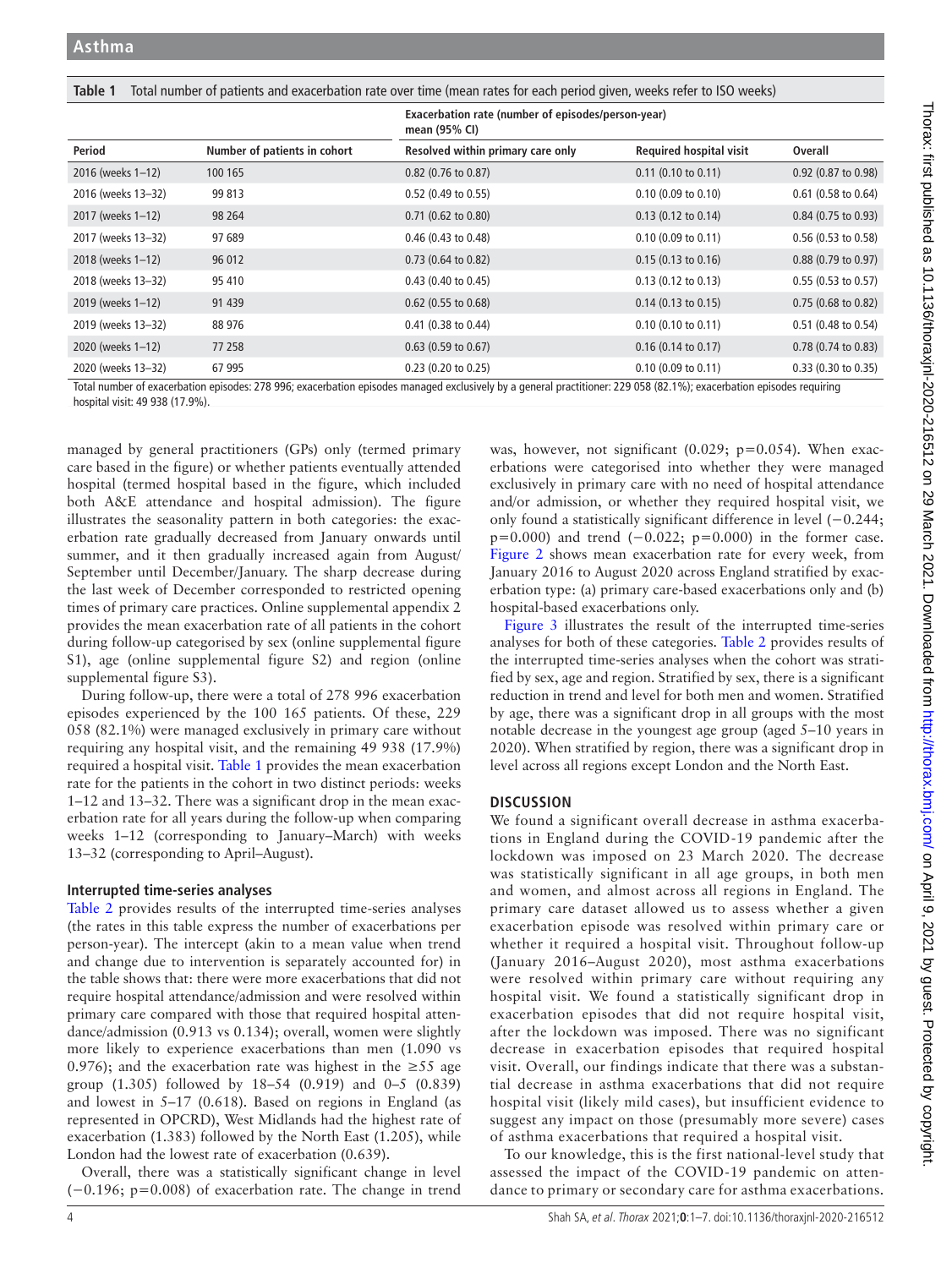<span id="page-5-0"></span>**Table 2** Intercept, residual SE, and change in level and trend after lockdown was imposed with corresponding p values (compared with average of last 4 years, the control group)

| Cohort                                             | Intercept | Change in level after intervention | Change in trend after intervention | <b>Residual SE</b> |  |  |
|----------------------------------------------------|-----------|------------------------------------|------------------------------------|--------------------|--|--|
| All patients, n=100 165                            | $0.833*$  | $-0.196(0.0077)$                   | 0.029(0.0536)                      | 0.082              |  |  |
| Stratification by healthcare setting               |           |                                    |                                    |                    |  |  |
| Resolved within primary care                       | $0.913*$  | $-0.244*$                          | $-0.022(0.0001)$                   | 0.032              |  |  |
| Hospital                                           | $0.134*$  | $-0.005(0.7894)$                   | 0.004(0.1149)                      | 0.014              |  |  |
| Stratification of population cohort by sext        |           |                                    |                                    |                    |  |  |
| Men, n=39 673                                      | $0.976*$  | $-0.210*$                          | $-0.009(0.0068)$                   | 0.035              |  |  |
| Women, n=60 360                                    | $1.090*$  | $-0.277*$                          | $-0.024(0.0015)$                   | 0.042              |  |  |
| Stratification of population cohort by age (years) |           |                                    |                                    |                    |  |  |
| $0 - 5$ , n=1407                                   | $0.839*$  | $-0.367(0.0013)$                   | $-0.009(0.5175)$                   | 0.127              |  |  |
| $5 - 17$ , n=10 739                                | $0.618*$  | $-0.159(0.0328)$                   | $-0.005(0.6351)$                   | 0.061              |  |  |
| 18-54, n=43 740                                    | $0.919*$  | $-0.238(0.0010)$                   | $-0.037(0.0004)$                   | 0.059              |  |  |
| $≥55$ , n=44 279                                   | $1.305*$  | $-0.241*$                          | 0.002(0.7942)                      | 0.041              |  |  |
| Stratification of population cohort by region      |           |                                    |                                    |                    |  |  |
| East England, n=21 002                             | $1.067*$  | $-0.283*$                          | $-0.014(0.0307)$                   | 0.048              |  |  |
| East Midlands, n=4483                              | $0.787*$  | $-0.371*$                          | $-0.037(0.0003)$                   | 0.083              |  |  |
| London, $n=3302$                                   | $0.639*$  | $-0.261(0.0702)$                   | $-0.004(0.8451)$                   | 0.133              |  |  |
| North East, n=4985                                 | $1.205*$  | $-0.068(0.6176)$                   | $-0.025(0.1845)$                   | 0.108              |  |  |
| North West, $n=12$ 456                             | $1.186*$  | $-0.258(0.0147)$                   | $-0.060(0.0001)$                   | 0.089              |  |  |
| South East, n=20 445                               | $1.030*$  | $-0.261*$                          | 0.000(0.9582)                      | 0.051              |  |  |
| South West, n=14 378                               | $1.049*$  | $-0.275*$                          | $-0.010(0.0028)$                   | 0.050              |  |  |
| West Midlands, n=1874                              | $1.383*$  | $-0.590(0.0031)$                   | $-0.146*$                          | 0.191              |  |  |
| Yorkshire and the Humber, n=17 240                 | $0.989*$  | $-0.132(0.0235)$                   | $-0.011(0.1555)$                   | 0.048              |  |  |

 $*P<0.0001$ .

†A total of 132 patients did not have sex information in the database.



<span id="page-5-1"></span>**Figure 3** Interrupted time-series (ITS) model fitted to yearly exacerbation rate for every week from January to August for control group (mean rate from 2016 to 2019) and the intervention group (2020): (A) exacerbations related to primary care consultations only and (B) hospital-based exacerbations only.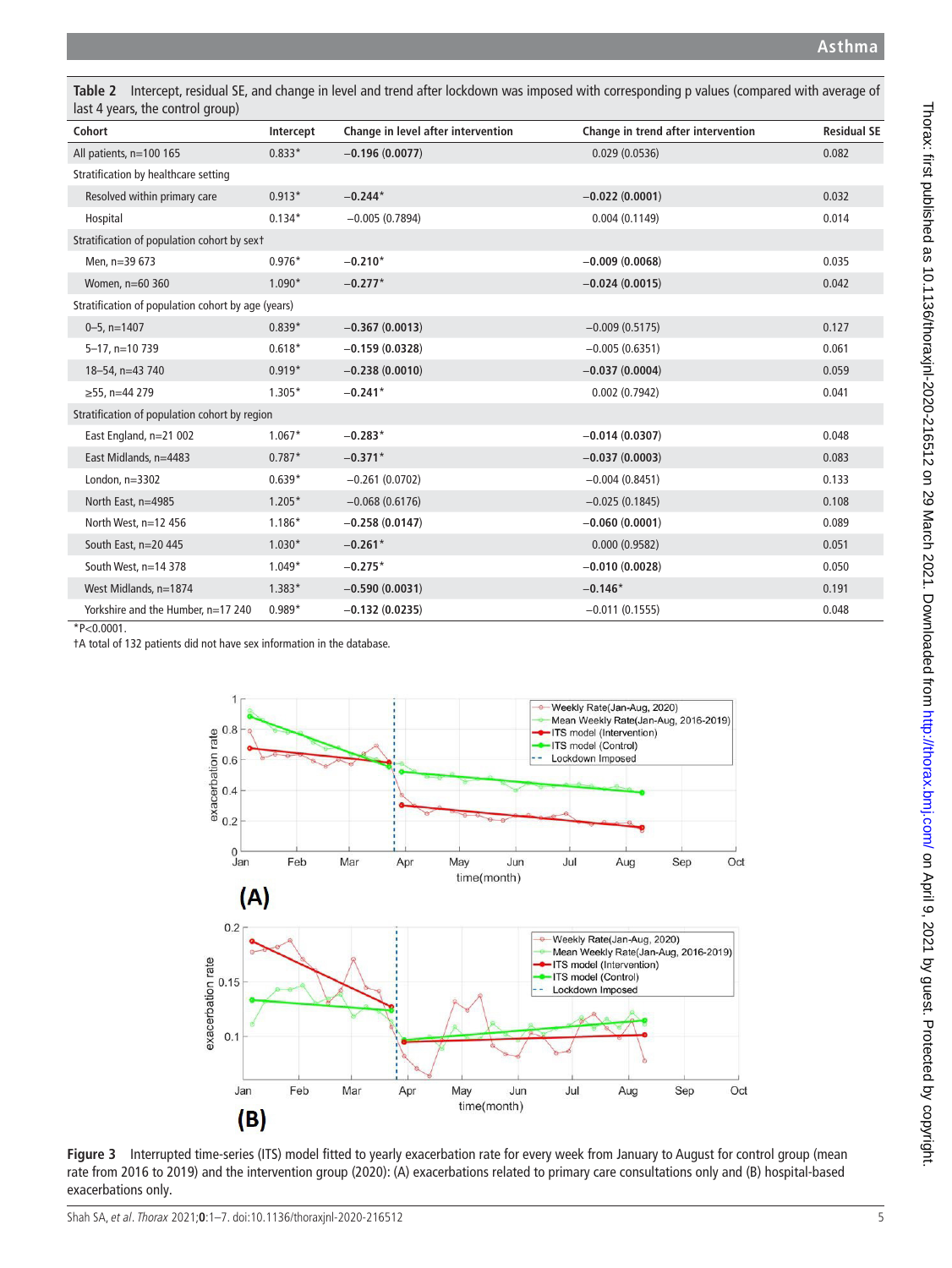The key strengths of this study are a long follow-up (January 2016–August 2020), and the use of validated algorithms to identify patients with asthma and asthma exacerbations in a national primary care database from multiple centres covering a wide geographical area. This study used all English data in the OPCRD that were collected as part of routine clinical care pathway thereby minimising both selection and information bias often associated with observational studies. $36$ 

There are some limitations to our study. We only had access to primary care records and while primary care will be the first point of contact for any patient with asthma, it is likely that some patients might have attended A&E department in hospital without referral. Our study may miss any such episodes, particularly if there is no subsequent primary care follow-up by the patient or if there is no communication between primary and secondary care. While it is not possible to ascertain the number of such episodes due to absence of any linked data (to link primary care records with A&E), we believe that such occurrences will be rare since patients with chronic condition (such as asthma) are likely to make contact with primary care for follow-up and/ or medication. In addition, a discharge letter is typically sent to primary care following any hospital discharge which then gets added to a patient's primary care record. Second, while interrupted time-series analyses quantitatively show the extent of difference observed after an intervention, it cannot ascertain any causal relationships. Lastly, we have assumed that the approach of GPs in using the Read codes to manage patients with asthma has not changed during the pandemic.

It is important to highlight that our analysis included all patients with asthma who had at least one exacerbation during the follow-up period. While we could include all patients in the analysis, it will not change the results of the interrupted time-series analysis. This is because these excluded patients had zero exacerbation episodes and therefore the relative change in exacerbation rate from pre-COVID-19 years to COVID-19 years will not change (only the absolute value of the exacerbation rate, and hence the intercept value in the interrupted time-series analysis will change across the whole time series).

Since viral respiratory infections are the main trigger of asthma exacerbations, $10$  there were concerns at the start of the pandemic that COVID-19 may have led to increase in asthma exacerbations and that COVID-19 outcomes would be poorer in those with asthma. Several studies, to date, have investigated COVID-19 outcomes in patients with asthma.[13 16 18 19 21 25 33](#page-7-10) However, to date, the impact of the pandemic on asthma exacerbations is unclear. A recent study by Public Health England investigating causes of excess public deaths found a reduction in respiratory-related deaths (acute respiratory infections, chronic lower respiratory diseases and other respiratory diseases) during the pandemic when compared with deaths from the previous 5 years in England.<sup>[37](#page-7-27)</sup> Another recent study that aimed to derive and validate a risk prediction algorithm to estimate COVID-19 outcomes found that asthma does not increase risk of dying in either men or women, and only marginally increases the risk hospitalisation.<sup>[16](#page-7-12)</sup> These recent results support a reassuring viewpoint that patients with asthma are, perhaps, not as high risk as initially feared, and these studies align with our results that suggest an overall decrease in asthma exacerbations.

One possible explanation for a significant decrease only in exacerbation episodes that did not require hospital visit could be due to a change in careseeking behaviour. Some patients may have preferred exacerbating at home rather than reporting to primary care for fear of COVID-19 and a subset of those patients whose exacerbation did not resolve at home ended up visiting hospital for their asthma. It is also possible that some patients may have preferred self-referring themselves to A&E, as opposed to contacting primary care, so that they could be seen in person (in response to the pandemic, there was a shift from in-person to remote consultations in primary care across the  $\overline{UK}^{38}$  $\overline{UK}^{38}$  $\overline{UK}^{38}$ ). However, by and large, there was an overall decrease in asthma exacerbations and while our study cannot definitively prove the reasons for this decrease, we believe that a combination of factors led to a reduction in asthma exacerbations. These factors include changing behaviour due to lockdown measures leading to reduction in air pollution, reduced circulation of respiratory viruses, improved self-management driven by patient concerns during the pandemic $39$  and shielding by a subset of patients (government-introduced UK-wide scheme where high-risk individuals are contacted and advised to follow stricter restrictions than the rest of the population<sup>40</sup>). We cannot, however, ascertain the role, if any, and extent of these factors in the current study. There is now a need to undertake further research (surveys of patient's attitudes, and qualitative interviews with patients and primary care health professionals) to understand the social and diseaserelated mechanisms that can help explain our findings.

#### **CONCLUSION**

Our study, the largest cohort study assessing the impact of COVID-19 on asthma to date, showed that there has been a significant reduction in asthma exacerbations (as recorded in primary care) during the pandemic and this reduction was observed in all age groups, both men and women and across most regions in England. This reduction in exacerbation rate was mainly seen in relation to exacerbations resolved within primary care without a need for a hospital visit. There is a need for further work to investigate the factors responsible for this decrease.

**Twitter** Aziz Sheikh [@DrAzizSheikh](https://twitter.com/DrAzizSheikh)

**Acknowledgements** We acknowledge the support of OPC (<https://opcrd.co.uk>) who have provided us with access to their database through agreement with Asthma UK Centre for Applied Research (www.aukcar.ac.uk).

**Contributors** AS conceived the initial idea. SAS with JKQ, BIN and AS designed the study protocol. SAS accessed and analysed the data and wrote the initial draft of the manuscript. All coauthors contributed to and approved the final version of the manuscript.

**Funding** This work was supported by BREATHE—The Health Data Research Hub for Respiratory Health (MC\_PC\_19004), the National Institute for Health Research (NIHR) Imperial Biomedical Research Centre (BRC) and the University of Edinburgh's Chancellor's Fellowship Scheme. BREATHE is funded through the UK Research and Innovation Industrial Strategy Challenge Fund and delivered through Health Data Research UK.

**Disclaimer** The views expressed are those of the authors and not necessarily those of the NIHR or the Department of Health and Social Care.

**Competing interests** None declared.

**Patient consent for publication** Not required.

**Ethics approval** The study was approved by the Anonymized Data Ethics and Protocol Transparency committee (reference number: ADEPT1020), which grants project-specific approvals for use of OPCRD data. Optimum Patient Care has an existing NHS Health Research Authority ethics approval for use of OPCRD for research (REC Ref: 15/EM/150). All researchers involved in data analysis completed